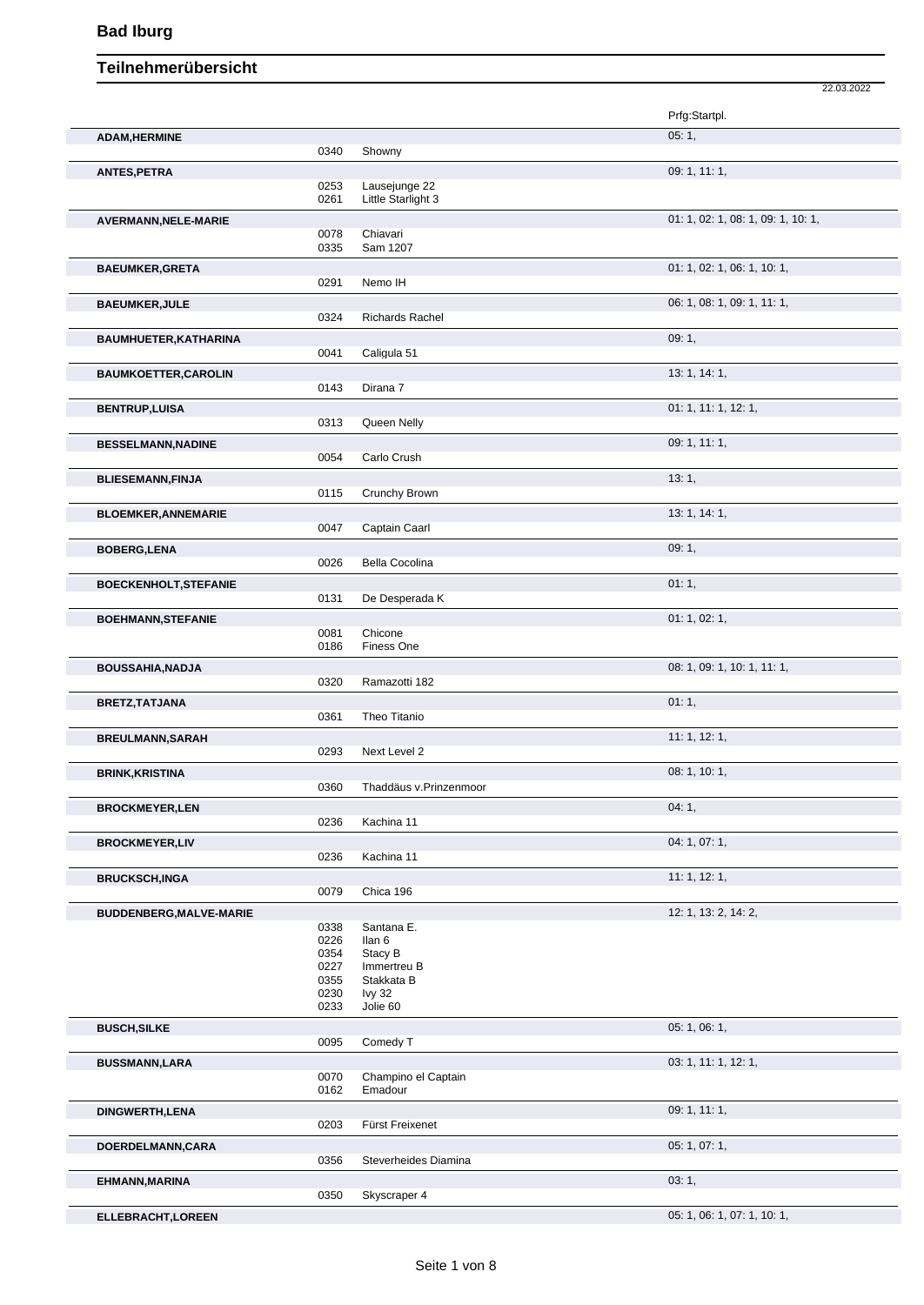|                                     |              |                                               | Prfg:Startpl.               |
|-------------------------------------|--------------|-----------------------------------------------|-----------------------------|
|                                     | 0100         | Cool Girl 6                                   |                             |
| <b>ELSNER, LENA</b>                 | 0218         | Hermann 86                                    | 11:1, 12:1,                 |
| <b>EPPE,STEFANIE</b>                | 0231         | Jadestern WE                                  | 03:1,                       |
| EVERSMEYER, JULIA                   |              |                                               | 11:1,                       |
|                                     | 0122         | Dadiva de Luna                                |                             |
| <b>FIESELMANN,LENI</b>              | 0067         | Catokia 5                                     | 09: 1, 12: 1, 13: 1,        |
| <b>FISCHER, JENNIFER</b>            |              |                                               | 02: 1, 08: 1, 10: 1,        |
|                                     | 0082         | Chilly Vanilly                                |                             |
| <b>FLEDDERMANN, KORINN</b>          | 0120         | DaCapo nero                                   | 03:1,                       |
| <b>FRICKENSTEIN, THERES</b>         |              |                                               | 03:1,                       |
|                                     | 0172         | Faibel 19                                     |                             |
| <b>FUNKE, CHRISTIAN</b>             |              |                                               | 12:1,                       |
|                                     | 0101         | Copila                                        |                             |
| GAEER, VANESSA                      | 0126         | Dancing Feather                               | 01: 1, 02: 1,               |
| <b>GAUSLING, EMMA</b>               |              |                                               | 12: 1, 13: 1,               |
|                                     | 0124         | Daily Dream 10                                |                             |
| <b>GERDEMANN, AMELIE</b>            | 0005         | Ali Baba 161                                  | 13: 1, 14: 1,               |
| <b>GERHARDT, JOHANNA</b>            |              |                                               | 04:1,                       |
|                                     | 0224         | Hopety                                        |                             |
| GOESSLING, JULI                     | 0390         | Neckermann 2                                  | 04: 1, 05: 1,               |
| <b>GROENE, NADINE</b>               |              |                                               | 12: 1, 14: 1,               |
|                                     | 0290         | Naxos 25                                      |                             |
| <b>GROFER, FIONA-PATRICIA</b>       |              |                                               | 02: 1, 09: 1, 10: 1, 11: 1, |
|                                     | 0356<br>0181 | Steverheides Diamina<br><b>Fighting Dream</b> |                             |
| <b>GROSSE HARTLAGE, MIA KATHARI</b> |              |                                               | 03:1,                       |
|                                     | 0147         | Don Levisto                                   |                             |
| <b>GROSSE KETTLER, TIM</b>          | 0310         | Qnudsen                                       | 14:2,                       |
|                                     | 0206<br>0242 | Gaudi des Terdrix Z<br>Kingston F 3           |                             |
|                                     | 0229         | Iverson                                       |                             |
| <b>GROVE, EMILY</b>                 |              |                                               | 08: 1, 10: 1,               |
|                                     | 0224         | Hopety                                        |                             |
| <b>GRUENBERG,FRIEDERIKE</b>         | 0359         | Tequila 323                                   | 09:1,                       |
| GRUENBERG, KATHARINA                |              |                                               | 11: 1, 12: 1,               |
|                                     | 0359         | Tequila 323                                   |                             |
| <b>GUSSENBERG, ANNIKA</b>           | 0106         | Coswin 2                                      | 03: 1, 13: 1, 14: 1,        |
| HALLER, LILO HENRIETTE RUTH         |              |                                               | 05: 1, 06: 1, 07: 1, 08: 1, |
|                                     | 0032         | Black Beauty 97                               |                             |
|                                     | 0043<br>0268 | Camira W<br>Löwentanz                         |                             |
| <b>HALTER, YVONNE</b>               |              |                                               | 06: 1, 08: 1, 10: 1,        |
|                                     | 0381         | Zonneweide's Monty                            |                             |
| <b>HAMMERLAGE, HENDRIK</b>          | 0073         | Charisma 283                                  | 13: 1, 14: 1,               |
| <b>HAMPF, MARIA</b>                 |              |                                               | 03:1,                       |
|                                     | 0193         | Flunkyball                                    |                             |
| <b>HAUPT, NAOMI</b>                 | 0214         | Happy Sunshine 13                             | 09: 1, 11: 1,               |
| <b>HEINSOHN, KATHRIN</b>            |              |                                               | 09:1,                       |
|                                     | 0248         | Lametta 12                                    |                             |
|                                     | 0023<br>0065 | Bazooka 10<br>Caszou                          |                             |
| HENGELBROCK, JANA                   |              |                                               | 11: 1, 12: 1,               |
|                                     | 0378         | Wiecko                                        |                             |

**HENGELBROCK,LEA** 11: 1, 12: 1,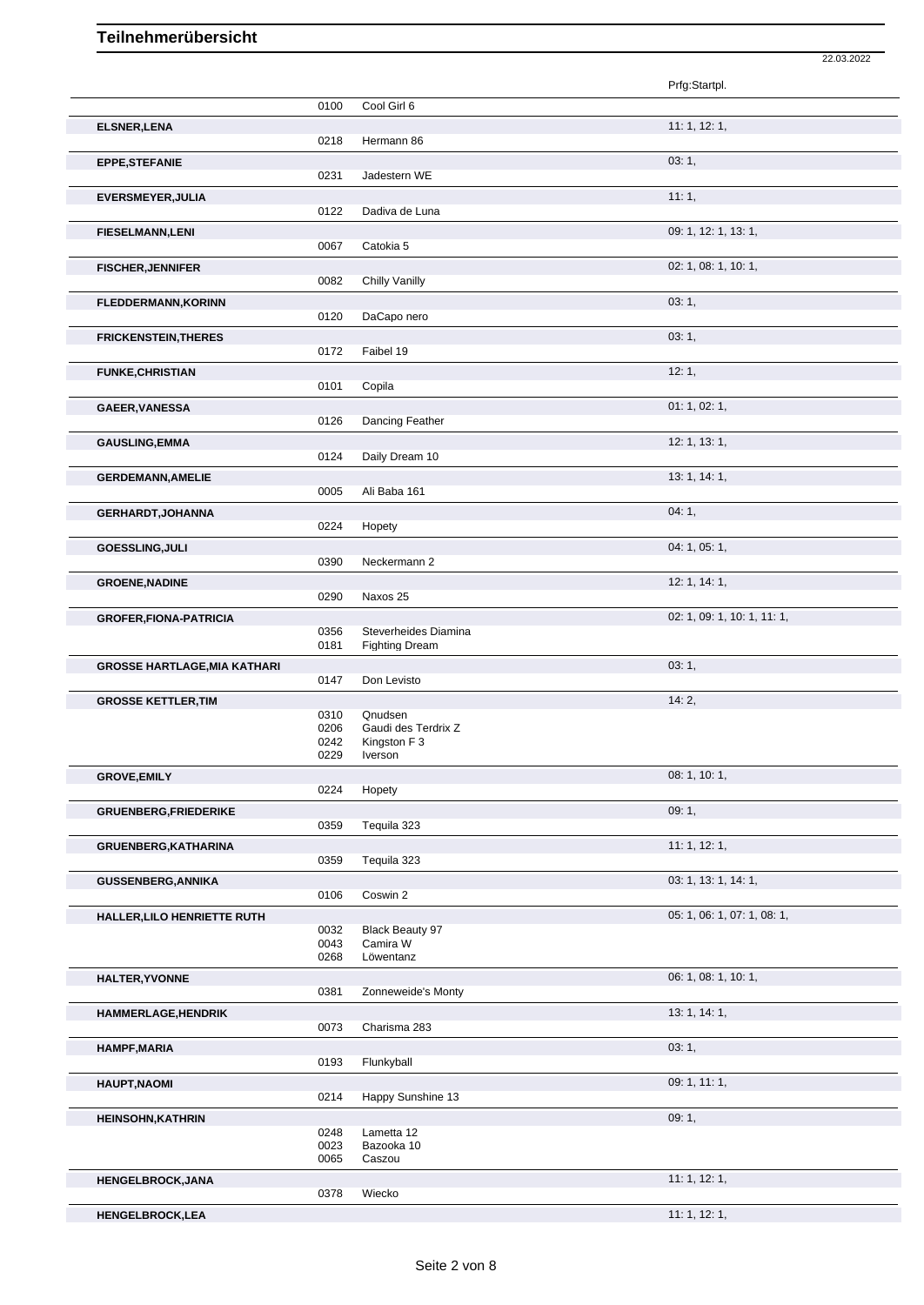|                                    |              |                           | Prfg:Startpl.        |
|------------------------------------|--------------|---------------------------|----------------------|
|                                    | 0371         | Vince de Lagun            |                      |
| <b>HENKEFEND,FIONA</b>             |              |                           | 11:1, 12:1,          |
|                                    | 0084         | Cinzano 75                |                      |
| <b>HERR, ALLEGRA</b>               |              |                           | 09:1,                |
|                                    | 0262         | Liverpool 66              | 12:1,                |
| HEUERMANN, LISA-MARIE              | 0137         | Diacorado 4               |                      |
| <b>HEUGER,LEA</b>                  |              |                           | 01:1,                |
|                                    | 0195         | Franciano                 |                      |
| <b>HILGARTNER, TRISTAN</b>         |              |                           | 04: 1, 05: 1, 06: 1, |
|                                    | 0238         | Kantje's Floor            | 08: 1, 10: 1,        |
| <b>HOGE,LEONIE</b>                 | 0266         | Louder than Rock          |                      |
|                                    | 0228         | Itzi Bitzy                |                      |
| HOPPE, ALINA                       | 0011         | Apollo 1075               | 13: 1, 14: 1,        |
| <b>HOPPE, VIKTORIA</b>             |              |                           | 09: 1, 11: 1,        |
|                                    | 0376         | Vroni M                   |                      |
| HORSTMANN, MATHILDA                |              |                           | 09: 1, 11: 1, 12: 1, |
|                                    | 0087         | Clueso SP                 |                      |
| <b>JOELLENBECK, CAROLIN SOPHIE</b> | 0061         | Cash and Go 6             | 12: 1, 13: 1,        |
| JOHANNING, MIA SOPHIE              |              |                           | 05: 1, 07: 1,        |
|                                    | 0389         | Jessie 44                 |                      |
| <b>JOHANNSMANN,EMELY</b>           |              |                           | 13: 1, 14: 1,        |
|                                    | 0077         | Chattanooga 14            |                      |
| <b>JOHANNSMANN,LEONIE</b>          |              |                           | 12:1,                |
| JONG, AVA DE                       |              |                           | 06:1,                |
|                                    | 0190         | Flandernhofs Juleika      |                      |
| JUNIMANN, LENNART                  |              |                           | 13: 1, 14: 1,        |
|                                    | 0252         | Lassard 4                 |                      |
| JUNIMANN, SELIN-EMILY              | 0058         | Carmina R                 | 13: 2, 14: 1,        |
| KAETKER,FABIAN                     |              |                           | 11: 1, 12: 1,        |
|                                    | 0020         | Ballaleica 3              |                      |
| <b>KEMNA, FRANZISKA</b>            |              |                           | 08: 1, 10: 1,        |
|                                    | 0382         | Vivace 6                  |                      |
| KLEINE-AUSBERG, JETTE              | 0145         | Discovery's Damiro        | 01: 1, 02: 1, 10: 1, |
| KLEYBOECKER, LOTTA                 |              |                           | 03:1,                |
|                                    | 0008         | Amieca                    |                      |
|                                    | 0199         | Freeda                    |                      |
| <b>KLUMPE, JESSICA</b>             | 0349         | Siggi 52                  | 03:1,                |
| KNAPMEYER, SARAH                   |              |                           | 12: 1, 13: 1,        |
|                                    | 0075         | Charming Star             |                      |
| <b>KNOP, KRISTINA</b>              | 0287         | Napirai                   | 01: 1, 03: 1,        |
|                                    | 0279         | Maybe Lynn                |                      |
|                                    | 0002         | Ad Blue BS                |                      |
| <b>KOENIG, AILEEN</b>              | 0272         | Lynn 47                   | 11:1, 12:1,          |
| KOERS, LYNN ALINA                  |              |                           | 09:1,                |
|                                    | 0056         | Carlotta 316              |                      |
| KOHNHORST, SILKE                   |              |                           | 02: 1, 03: 1,        |
|                                    | 0019<br>0132 | Balinero 2<br>Dejavu 36   |                      |
|                                    | 0127         | Dantino 16                |                      |
| KOWALSKI, KIMBERLY                 |              |                           | 08: 1, 10: 1,        |
|                                    | 0362         | Tiara 58                  |                      |
| KOWALSKI, KOSIMA                   | 0362         | Tiara 58                  | 01: 1, 02: 1, 06: 1, |
| <b>KROEGER, KAI</b>                |              |                           | 11:1, 12:1,          |
|                                    | 0377<br>0157 | W.K. Carisma<br>Ecasira M |                      |
|                                    |              |                           |                      |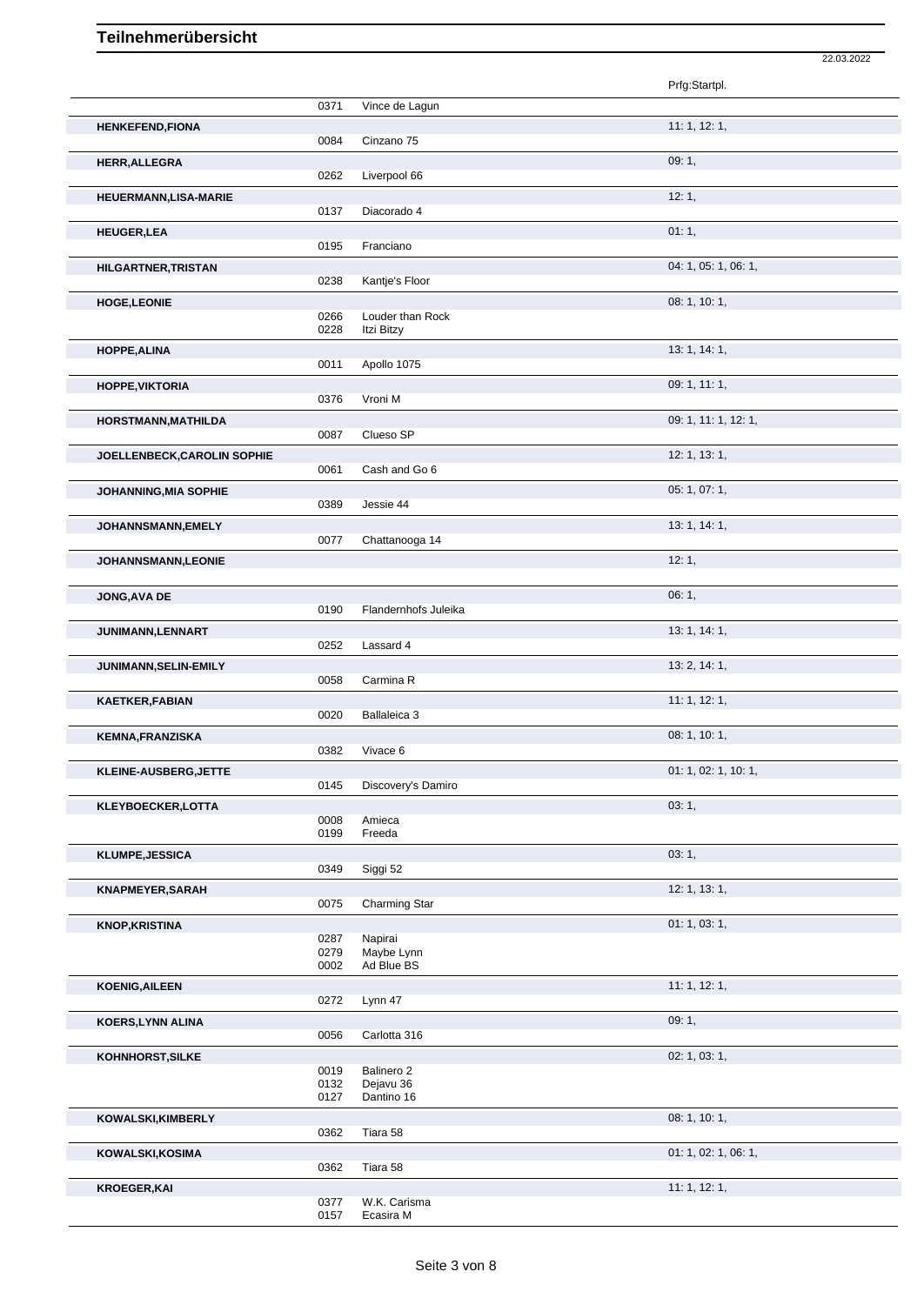| KRUSKA, ALENA                |      |                         | 09:1,                       |
|------------------------------|------|-------------------------|-----------------------------|
|                              | 0225 | Ice Age 3               |                             |
|                              | 0103 | Cornet's Cash K         |                             |
|                              |      |                         |                             |
| KUHLMANN, ALINA              |      |                         | 01: 1, 02: 1, 11: 1, 12: 1, |
|                              | 0334 | Salvador Joter          |                             |
|                              | 0244 | Kodars                  |                             |
|                              |      |                         |                             |
| LAKEBERG, JETTE              |      |                         | 02: 1, 03: 1,               |
|                              | 0098 | Conchita 134            |                             |
|                              |      |                         | 04: 1, 06: 1,               |
| <b>LAMKEMEYER, ELISA</b>     |      |                         |                             |
|                              | 0212 | Grande Cappuccino       |                             |
| <b>LAMKEMEYER, MERLE</b>     |      |                         | 04:1,                       |
|                              | 0212 | Grande Cappuccino       |                             |
|                              |      |                         |                             |
| <b>LAMKEMEYER, MIRIAM</b>    |      |                         | 06:1,                       |
|                              | 0194 | For me 41               |                             |
|                              |      |                         | 09: 1, 10: 1, 11: 1,        |
| <b>LANGENHORST, MIA</b>      |      |                         |                             |
|                              | 0383 | Krümel                  |                             |
|                              | 0001 | A-Migo Conssita M       |                             |
| LAUSE, LEENTJE               |      |                         | 05: 1, 07: 1, 10: 1,        |
|                              | 0176 | Fee 995                 |                             |
|                              |      |                         |                             |
| LEHMITZ-PETERMOELLER, MILA E |      |                         | 04: 1, 07: 1,               |
|                              | 0387 | <b>Bugs Bunny</b>       |                             |
|                              |      |                         |                             |
| LEIFELD, JANA                |      |                         | 09: 1, 12: 1, 13: 1,        |
|                              | 0255 | Leandro 200             |                             |
|                              | 0044 | Campino 513             |                             |
|                              |      |                         | 11:2,                       |
| LEUSMANN, PETRA              |      |                         |                             |
|                              | 0154 | Dschubajo               |                             |
|                              | 0327 | Rock me Today           |                             |
|                              | 0020 | Ballaleica 3            |                             |
| <b>LEVIEN, EMILY</b>         |      |                         | 09:1,                       |
|                              | 0278 | Mastro's Dollar Girl    |                             |
|                              |      |                         |                             |
| LINDSTEDT, JOANA             |      |                         | 02:1,                       |
|                              | 0083 | Christ's Carissima      |                             |
|                              |      |                         |                             |
| LIPPE, EMILY                 |      |                         | 12: 1, 13: 1,               |
|                              | 0247 | Laguna 108              |                             |
|                              | 0259 | Lipstick 13             |                             |
| LIPPERT, WIEBKE              |      |                         | 14:2,                       |
|                              | 0017 | Auryn 7                 |                             |
|                              | 0344 | SIG Black Panther       |                             |
|                              | 0346 | SIG De Numbo            |                             |
|                              | 0345 | SIG Cad Bane            |                             |
|                              | 0066 | Catch me 67             |                             |
|                              | 0161 | <b>Elli 162</b>         |                             |
|                              | 0343 | SIG Barton              |                             |
|                              |      | Crockett WZ             |                             |
|                              | 0114 |                         |                             |
|                              | 0062 | Caspian GD              |                             |
|                              | 0035 | C'est la Vie 224        |                             |
|                              | 0022 | Baretto H               |                             |
|                              | 0373 | Vithargos W.Z.          |                             |
|                              | 0104 | Cornetino WZ            |                             |
|                              | 0076 | Chasan 3                |                             |
|                              | 0123 | Dagobert 130            |                             |
|                              | 0342 | SIG A La Mode           |                             |
|                              | 0116 | Crush H                 |                             |
|                              | 0063 | Casraino Z              |                             |
|                              | 0347 | SIG Hawkeye             |                             |
|                              | 0289 | Nautik 6                |                             |
|                              | 0348 | SIG Winter Soldier      |                             |
|                              | 0150 | Doubalou                |                             |
|                              |      |                         |                             |
| LOECKEN, GRETA               |      |                         | 09:1,                       |
|                              | 0323 | Rescue-Me               |                             |
|                              | 0264 | Lorcan 4                |                             |
|                              | 0223 | Hollywood 65            |                             |
|                              | 0152 | Double Inn 3            |                             |
|                              | 0294 | Neymar B                |                             |
|                              | 0221 | Holla die Waldfeee      |                             |
| LOECKMANN, NADINE            |      |                         | 01:1,                       |
|                              | 0174 | Fanny 748               |                             |
|                              |      |                         |                             |
|                              |      |                         |                             |
| LOGEMANN, HARTMUT            |      |                         | 01: 1, 02: 1,               |
|                              | 0185 | Finale 190              |                             |
|                              |      |                         |                             |
| LOOS-VOGT, JULIAN MAXIMILIAN |      |                         | 08: 1, 10: 1,               |
|                              | 0309 | Princess May            |                             |
|                              |      |                         |                             |
| LUEBKER, SARAH               | 0260 | Little Miss Sunshine 34 | 09: 1, 11: 1,               |

22.03.2022

Prfg:Startpl.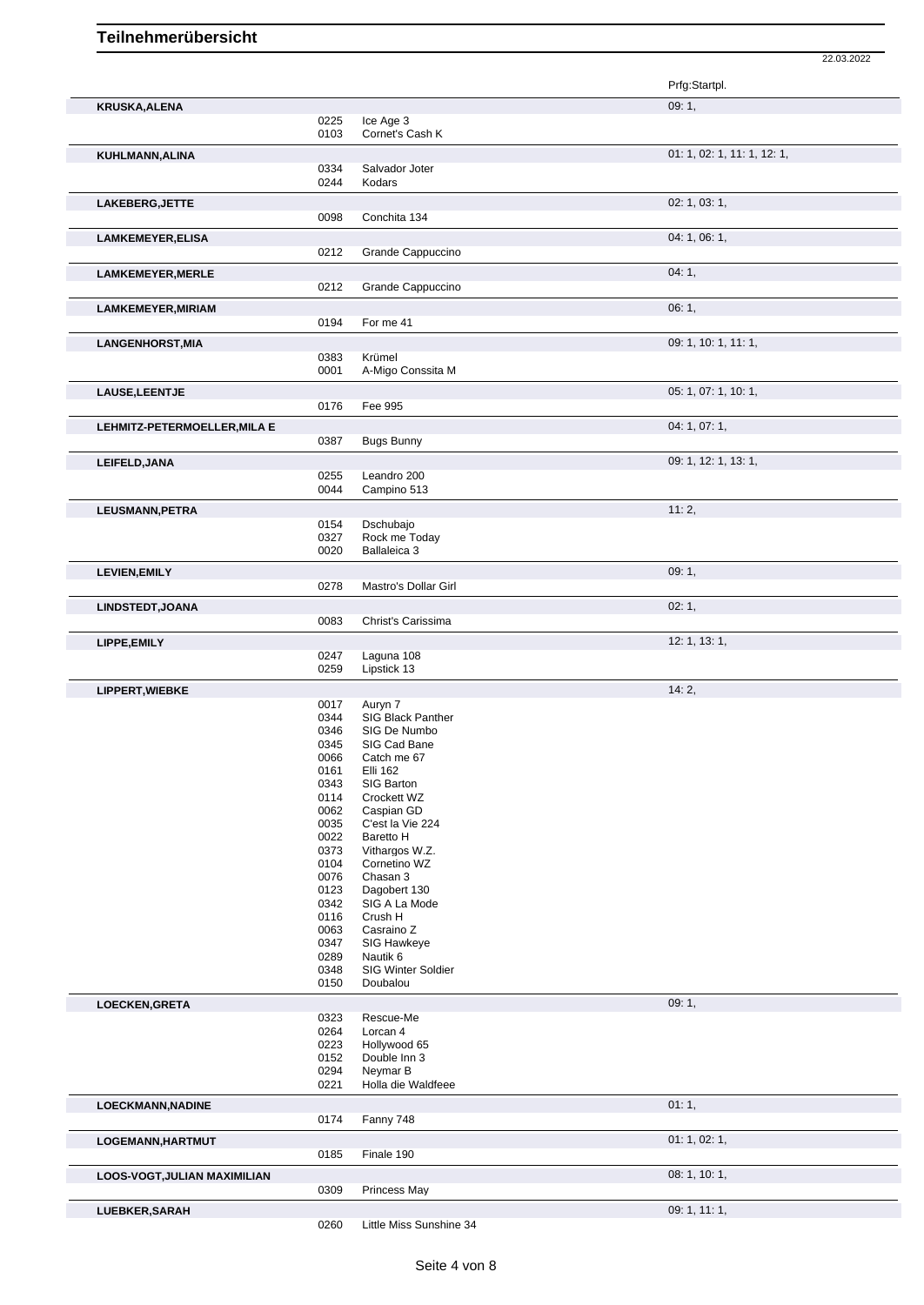|                                                               |                                      |                                                                                         | Prfg:Startpl.               |
|---------------------------------------------------------------|--------------------------------------|-----------------------------------------------------------------------------------------|-----------------------------|
| LUEFFE-BAAK, JOHANNA                                          | 0295<br>0213<br>0021<br>0069<br>0282 | Nobelheld<br>Halfpap's Leona<br>Balouvisto<br>Chacklin Mayr Francis<br><b>Mona 1584</b> | 08: 2, 10: 2,               |
| LUEFFE-BAAK, SONJA                                            | 0021<br>0069<br>0215                 | Balouvisto<br>Chacklin Mayr Francis<br>Harley's Hightower GLB                           | 11:1,                       |
| <b>MAIER, PATRICIA</b>                                        | 0163                                 | Emil M2                                                                                 | 12: 1, 13: 1,               |
| MATUSCHKA-GREIFFENCLAU,FRA                                    | 0263<br>0102                         | Loch Ness 3<br>Cordobes 14                                                              | 12: 1, 13: 1,               |
| <b>MEIER, ANNA</b>                                            | 0200                                 | Frieda 259                                                                              | 01:1,                       |
| <b>MEIER, JANA</b>                                            | 0270<br>0112<br>0134                 | Lucky Luke 423<br>Crazy Chicca 3<br>Delandro 7                                          | 11:1, 12:1,                 |
| <b>MENKE, MAREN</b>                                           | 0257                                 | Life is Beautiful 2                                                                     | 11:1,                       |
| <b>MENSINGER, JULIA</b>                                       | 0121                                 | Dacato JB                                                                               | 03:1,                       |
| <b>MENSINK, FRANZISKA MARIA</b>                               | 0240<br>0239                         | Kastanienhof Kasparov<br>Kastanienhof Celtic Glasgow                                    | 01:3,02:2,                  |
| <b>MENTRUP,LENE</b>                                           | 0140                                 | Die Fürstin 7                                                                           | 01: 1, 02: 1,               |
| <b>MERTENS, JULA</b>                                          | 0224                                 | Hopety                                                                                  | 05: 1, 07: 1,               |
| <b>MEYER ZU DREWER, MAYA</b>                                  | 0090                                 | Coeur de la Fleur 2                                                                     | 09: 1, 11: 1,               |
| MIDDELBERG, PETRA                                             | 0028                                 | Bermuda 11                                                                              | 09: 1, 12: 1, 14: 1,        |
| <b>MITTHOEFER, MARISA</b>                                     | 0365                                 | Toulouse 89                                                                             | 05: 1, 07: 1, 10: 1,        |
| MOELLENBECK, LOTTA                                            | 0139<br>0333                         | Diarado R<br>Safira M                                                                   | 06: 1, 08: 1, 09: 1, 10: 1, |
| MOELLENBECK, PAULINE                                          | 0375<br>0317                         | Voila K<br>Quincy de L'Aube                                                             | 05: 1, 06: 1, 07: 1,        |
| MOENKEHUES, JOHANNA                                           | 0325                                 | Rimero 6                                                                                | 03:1,                       |
| NIEMANN, JAQUELINE                                            | 0234                                 | <b>Josy 164</b>                                                                         | 13: 1, 14: 1,               |
| OSSEGE, SABRINA                                               | 0222                                 | <b>Holly Sunshine</b>                                                                   | 02: 1, 09: 1, 11: 1,        |
| <b>OSTERHUES, TABEA</b><br><b>OSTMAN VON DER LEYE, LEONOR</b> | 0175                                 | Faraway Down                                                                            | 03: 1, 09: 1,<br>07:1,      |
|                                                               | 0068                                 | Cecy Lion                                                                               |                             |
| PAX, JARNO                                                    | 0286<br>0207                         | Nanuchi P<br>Giappolo P                                                                 | 05: 1, 06: 1, 08: 1,        |
| PAX, NOAH                                                     | 0286<br>0013                         | Nanuchi P<br>Artich                                                                     | 09: 2, 11: 2, 12: 2,        |
| PIEPMEYER, MILA                                               | 0384                                 | Sky                                                                                     | 05: 1, 07: 1,               |
| <b>PLACKE, MATTEA</b>                                         | 0330                                 | Rosi 418                                                                                | 06: 1,                      |
| PLANTHOLT, VICTORIA                                           | 0050<br>0298                         | Caramaire<br>Numara                                                                     | 06:1,                       |
| POMPEY, JOHANNA                                               |                                      |                                                                                         | 06:1,                       |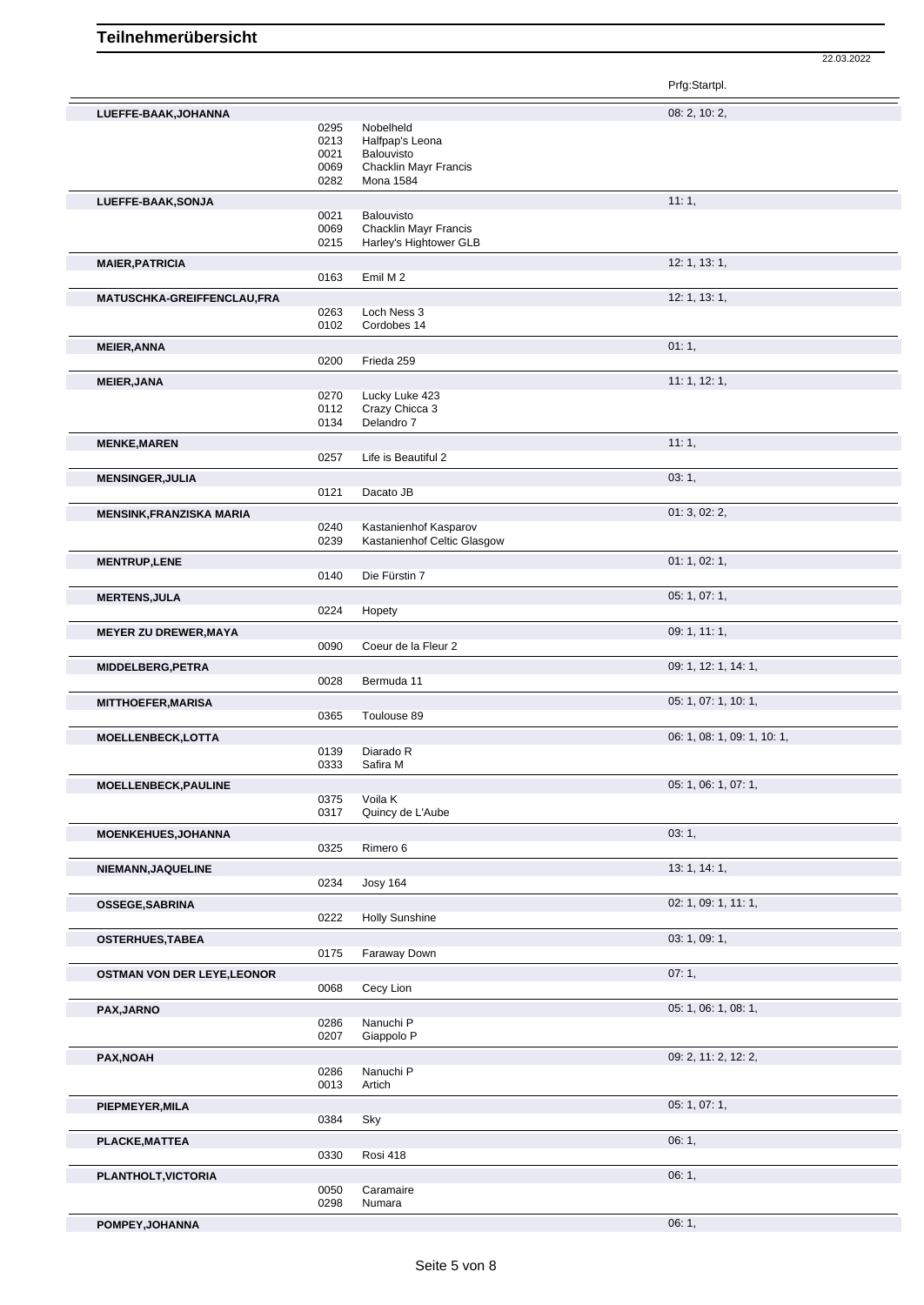|                             |              |                                        | 22.03.2022           |  |
|-----------------------------|--------------|----------------------------------------|----------------------|--|
|                             |              |                                        | Prfg:Startpl.        |  |
|                             | 0009         | Amiross il fortunato                   |                      |  |
| POMPEY, LUISE               | 0357         | Sweety De Luexe GCN                    | 08: 1, 10: 1,        |  |
| QUILLER, ANNA-LENA          | 0388         | Diana's Clear                          | 01: 1, 02: 1,        |  |
| <b>RASPER, GINA</b>         |              |                                        | 02: 1, 03: 1,        |  |
|                             | 0308<br>0003 | Pokerface 35<br>Air Pilot              |                      |  |
|                             | 0085         | Clärchen 57                            |                      |  |
| <b>REINKER, MARIE</b>       | 0316         | Quietschie 2                           | 01: 1, 02: 1,        |  |
| ROBLEDO NIEPORTE, ELENA SOF |              |                                        | 05: 1, 06: 1,        |  |
|                             | 0142         | Dilara 39                              | 01: 1, 02: 1,        |  |
| ROBLEDO NIEPORTE, SARAH MAR | 0024         | Belconti                               |                      |  |
| <b>RONNE, RAINER</b>        |              |                                        | 14:1,                |  |
|                             | 0318         | Quinta 163                             | 11:1, 12:1,          |  |
| ROSUMEK, ANNALENA           | 0149<br>0145 | Donna Primera 23<br>Discovery's Damiro |                      |  |
| ROTERMUND, LENI             |              |                                        | 07:1,                |  |
|                             | 0245         | Kubah                                  |                      |  |
|                             | 0273<br>0280 | Ma Kira WE<br>Miranda SG               |                      |  |
| <b>RUDER, RIMA</b>          |              |                                        | 06: 1, 08: 1,        |  |
|                             | 0372         | Vitalis 9                              |                      |  |
| RUECKIN, LENJA              | 0191         | Florenzio 3                            | 02: 1, 03: 1,        |  |
| <b>RUNDE,LISA MARIA</b>     |              |                                        | 02: 1, 03: 1,        |  |
|                             | 0155         | Dunally's Boy                          |                      |  |
| <b>SCHLIEK, LARA</b>        | 0007         | Alvarez 27                             | 06:1,                |  |
| <b>SCHOBBE, SVEA</b>        |              |                                        | 01: 1, 09: 1,        |  |
|                             | 0251<br>0237 | Lasar 21<br>Kaiser Wilhelm 9           |                      |  |
| <b>SCHOENING, CHARLOTTE</b> |              |                                        | 12: 1, 13: 1, 14: 2, |  |
|                             | 0037<br>0038 | Cafe's Colina<br>Cafe's Maxxum         |                      |  |
| SCHROEDER, JULIA            |              |                                        | 11:1, 12:1,          |  |
|                             | 0366         | Tyra 17                                |                      |  |
| <b>SCHULTE, LENA</b>        | 0276         | Magical Sunshine W                     | 05: 1, 06: 1,        |  |
| SCHULTE-SUEDHOFF, MARIE     |              |                                        | 09:1,                |  |
|                             | 0093<br>0299 | Colonel K<br>Numero's Pretty           |                      |  |
|                             | 0091         | Colani S 4                             |                      |  |
| <b>SCHWEPPE, ANNIKA</b>     |              |                                        | 11:1,                |  |
|                             | 0095         | Comedy T                               | 01:1,                |  |
| SEIFERT, CHARLEEN MARIE     | 0202         | Frl. Sonnenschein L                    |                      |  |
|                             | 0204         | Fürstin Feodora 4                      |                      |  |
| SEIFERT, VANESSA            | 0189         | Flambe 2                               | 12: 1, 13: 1,        |  |
| SENFFT VON PILSACH, LOUISA  |              |                                        | 08: 1, 10: 1,        |  |
| <b>SIECK, JANNE CARINA</b>  |              |                                        | 06: 1, 10: 1,        |  |
|                             | 0025         | <b>Believe S</b>                       |                      |  |
| SNETHKAMP, TIALDA SOPHIE    | 0113         | Creamy de Luxe                         | 01: 1, 03: 1,        |  |
| <b>SPREHE, CHRISTIN</b>     |              |                                        | 09: 1, 12: 1,        |  |
| STEFFENS, LOTTA             | 0107         | Cowalsky 3                             | 05:1,                |  |
|                             | 0386         | Pino                                   |                      |  |
| <b>STOCKDIEK, BIANCA</b>    |              |                                        | 01: 1, 02: 1, 10: 1, |  |
|                             | 0064         | Castell 20                             | 07:1,                |  |
| <b>STROTJOHANN,LEA</b>      | 0000         | 0.44<br>$\sim$ - -1 -                  |                      |  |

0053 Carlo 341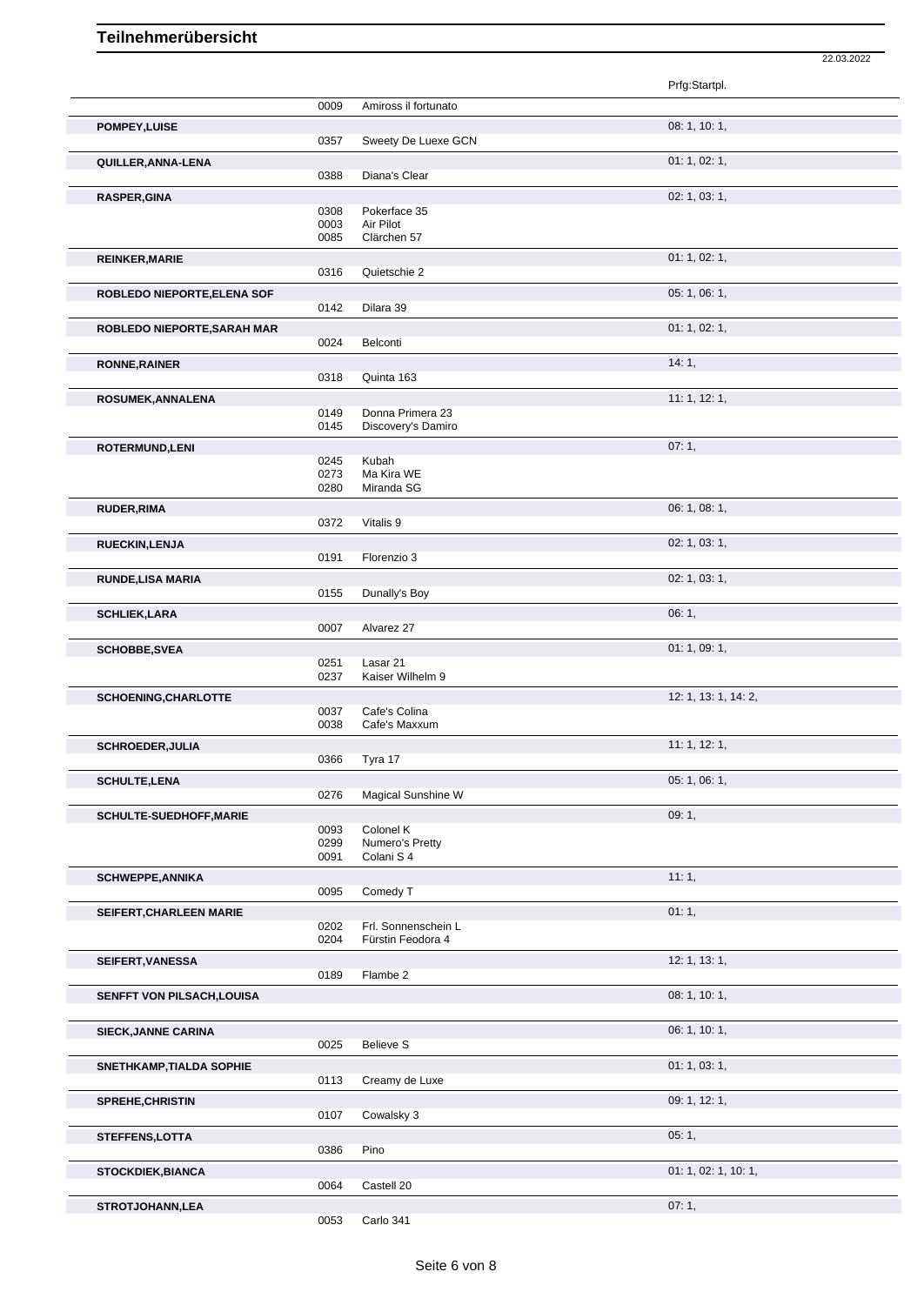Prfg:Startpl. 0363 Top Balina<br>0128 Dargur Dargur **STROTJOHANN,PIT** 08: 1, 0053 Carlo 341 0315 Quiet Lady 2<br>0363 Top Balina Top Balina 0128 Dargur **SUEDKAMP,STEFANIE** 03: 1, Filiae Johnson **TEBBE,LUISA-ANTONIA** 01: 1, 02: 1, 03: 1, 03: 1, 03: 1, 03: 1, 03: 1, 03: 1, 03: 1, 03: 1, 03: 1, 03: 1, 03: 1, 03: 1, 03: 1, 03: 1, 03: 1, 03: 1, 03: 1, 03: 1, 03: 1, 03: 1, 03: 1, 03: 1, 03: 1, 03: 1, 03: 1, 03: 1, 03: Rosalie 294 **THIEL,JESSIE** 11: 1, 12: 1, 0246 Ladelund **THOMASMEYER,ANNA KATHARINA** 01: 2, 02: 2, 03: 1, 0208 Giselle 87<br>0322 Relais 2 0322 Relais 2<br>0269 Lucie KT 0269 Lucie KT<br>0312 Quatman Quatman's Boy B **TOENSING, MIA-ELISE** 0385 Equador 05: 1, 06: 1, 06: 1, 06: 1, 06: 1, 06: 1, 06: 1, 06: 1, 06: 1, 06: 1, 06: 1, 06: 1, 06: 1, 06: 1, 06: 1, 06: 1, 06: 1, 06: 1, 06: 1, 06: 1, 06: 1, 06: 1, 06: 1, 06: 1, 06: 1, 06: 1, 06: 1 Equador 0351 Socke 58 **TRENTMANN, VICTORIA 02: 1, 03: 1,** 03: 1, 03: 1, 03: 1, 03: 1, 03: 1, 03: 1, 03: 1, 03: 1, 03: 1, 03: 1, 03: 1, 03: 1, 03: 1, 03: 1, 03: 1, 03: 1, 03: 1, 03: 1, 03: 1, 03: 1, 03: 1, 03: 1, 03: 1, 03: 1, 03: 1, 03: 1, 03 0285 Nando 474 **UHLEN, CARINA** 02: 1, 03: 1, 03: 1, 03: 1, 03: 1, 03: 1, 03: 1, 03: 1, 03: 1, 03: 1, 03: 1, 03: 1, 03: 1, 03: 1, Dark Stripe's Diamond **UHLMANN,CARINA** 12: 1, Demira 7 **VINKE,JANNA** 05: 1, 06: 1, 0301 Paul 857 **VOSS,KATHLEEN** 12: 1, 13: 1, Caruso S 3 **VOSS,LINA SOPHIE** 08: 1, 0281 Mixed love Mixed Love **VOSSKOETTER,ANSGAR** 13: 1, 14: 1, 0097 Con Cola **WABNITZ,ANDRE** 11: 2, 12: 1, 0178 Felizitas 31 0241 Katinka S **WELP,SOPHIE** 02: 1, 03: 1, 03: 1, 03: 1, 03: 1, 03: 1, 03: 1, 03: 1, 03: 1, 03: 1, 03: 1, 03: 1, 03: 1, 03: 1, 03: 1, 03: 1, 03: 1, 03: 1, 03: 1, 03: 1, 03: 1, 03: 1, 03: 1, 03: 1, 03: 1, 03: 1, 03: 1, 03: 1, 03: 1, 03: 1 Dynamit 106 **WENKE,JOHANNA** 09: 1, 0374 Vive la vie 4 Vive la vie 4 **WERREMEYER,LENA** 02: 1, 03: 1, 09: 1, 11: 1, 0118 D'Amour W<br>0181 Fighting Dre Fighting Dream **WIBBELER, EMMI** 04: 1, 07: 1, 07: 1, 07: 1, 07: 1, 07: 1, 07: 1, 07: 1, 07: 1, 07: 1, 07: 1, 07: 1, 07: 1, 07: 1, 07: 1, 07: 1, 07: 1, 07: 1, 07: 1, 07: 1, 07: 1, 07: 1, 07: 1, 07: 1, 07: 1, 07: 1, 07: 1, 07: 1, 07: 1, 07 Baileys 120 **WIESMANN,CHARLOTTE** 02: 1, 03: 1, 0192 Floshigo<br>0171 Fabrizia Fabrizia 7 **WIESNER,EMÉLIE CHANTAL 13: 1, 14: 1, 14: 1, 14: 1, 14: 1, 14: 1, 14: 1, 14: 1, 14: 1, 14: 1, 14: 1, 14: 1, 14: 1, 14: 1, 14: 1, 14: 1, 14: 1, 14: 1, 14: 1, 14: 1, 14: 1, 14: 1, 14: 1, 14: 1, 14: 1, 14: 1, 14: 1, 14: 1, 14** 0249 Ländliche Latina<br>0167 Esprit van de Eik Esprit van de Eikenbos **WINKELS, KLARA** 10: 1, 20059 **Cartoon 35 Cartoon 35** Cartoon 35 **WIRWAS,JUSTIN MARC** 13: 1, 14: 1, El Quidana **WISSMANN,MADITA** 04: 1, 05: 1, 0353 Spiderman 9 **WOERDEMANN,HELENE** 09: 1, 11: 1, 0391 La Belle W **WOERMANN,MALIN SOPHIE** 07: 1, 0243 Kira 553 **WOESTMANN,MARLENA** 13: 1, 14: 2, Bonnie Balou 2 0051 Cargo 12

<sup>0080</sup> Chico 919 0305 Pedro 1134